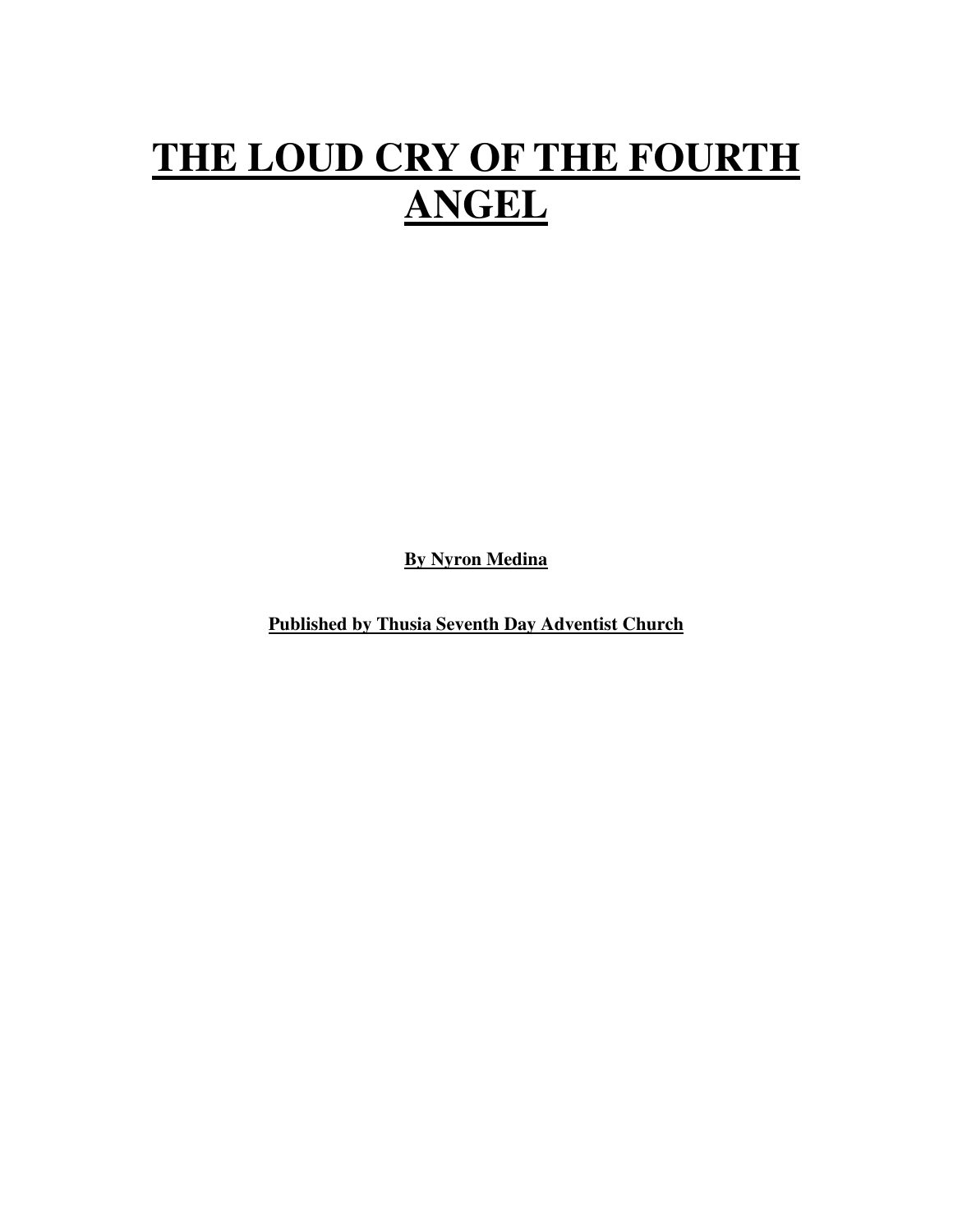# **THE LOUD CRY OF THE FOURTH ANGEL**

- 1. The loud cry of the fourth angel is explained in Rev. 18:1-8.
- 2. We are told that the angel of Rev. 18:1 that gives this Loud Cry came down to the SDA Church and was rejected, and when he comes again, he will again be rejected by the majority of SDA'S.

**"In 1888 at the General Conference held in Minneapolis, Minnesota, the angel of Revelation 18:1 came down to do his work, and was ridiculed, criticized and rejected. And when the message he brings again, swells into a loud cry, it will again be ridiculed, spoken against, and rejected by the majority." Ellen G. White, Taken up a Reproach.**

3. But what is the Loud Cry of this fourth angel? To understand this we need to understand the third angel's message, because we are told that the loud cry of the third angel is the beginning of the light of the Loud Cry of the fourth angel.

**"The time of test is just upon us, for the loud cry of the third angel has already begun in the revelation of the righteousness of Christ, the sin-pardoning Redeemer. This is the beginning of the light of the angel whose glory shall fill the whole earth." Ellen G. White, Selected Messages Book One, pg. 363.**

- 4. The loud cry of the third angel is explained in Rev. 14:9-12.
- 5. The third angel's message can be summed up in the following few points.
	- a. Don't worship the beast and his image. Rev. 14:9.
	- b. Don't receive the mark of the beast in heart or by works. Rev. 14:9.
	- c. Or you will receive the merciless wrath of God (the plagues). Rev. 14:10.
	- d. And you shall forever be destroyed in hell fires. Rev. 14:10,11.
	- e. God's people endures by keeping God's Commandments through the Faith of Jesus Christ. Rev. 14:12.
- 6. We are told that the third angel's message is "Righteousness by Faith".

**"Righteousness by faith is the message that God commanded to be given to the world. It is the third angel's message, which is to be proclaimed with a loud voice and attended with the outpouring of His Spirit in a large measure." Ellen G. White, Unpublished Testimony, Nov. 18th. 1896.**

7. Again we are told that the third angel's message is the 1888 message of "Justification by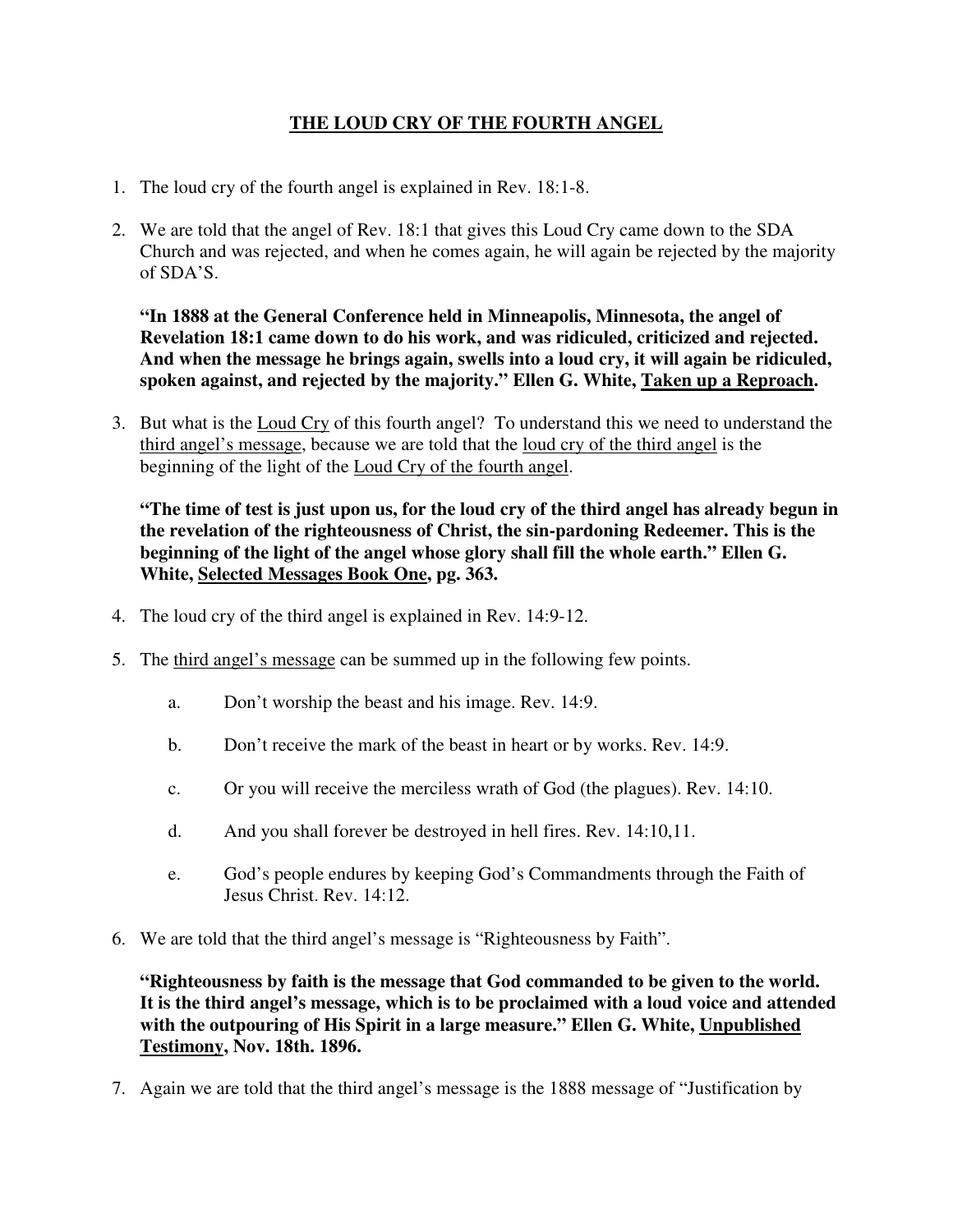### Faith".

**"The Lord in His great mercy sent a most precious message to His people through Elders Waggoner and Jones. This message was to bring more prominently before the world the uplifted Saviour, the sacrifice for the sins of the whole world. It presented justification through faith in the Surety; it invited the people to receive the righteousness of Christ, which is made manifest in obedience to all the commandments of God…. This is the message that God commanded to be given to the world. It is the third angel's message, which is to be proclaimed with a loud voice, and attended with the outpouring of His Spirit in a large measure. Ellen G. White, Testimonies to Ministers and Gospel Workers, pg. 91-92.**

- 8. Thus the Third Angel's Message is dubbed the following:
	- a. Righteousness by Faith.
	- b. Justification by Faith.
- 9. Furthermore we are told that the Third Angel's Message is Justification by Faith in reality.

### **"Several have written to me, inquiring if the message of justification by faith is the third angel's message, and I have answered, "It is the third angel's message, in verity." Ellen G. White, Selected Messages Book One, pg. 372.**

10. What is the meaning of the word "verity"? We are told:

## **"Truth;… a true assertion or tenet…" American Dictionary of the English Language, 1828.**

**"verity… truth; a truth; truthfulness; sincerity…"The Wordsworth Concise English Dictionary, pg. 1108.**

**"veritable true; genuine; real, actual; truly so to be called." Ibid, pg. 1108.**

### **"verity… The quality of being true or real; reality; truth; fact; a true assertion or tenet." The Lexicon Webster Dictionary, Vol. 2, pg. 1101.**

11. Thus we are informed that in reality, or of a certainty the third angle's message is Justification by Faith. But we need to see this fact.

# **THIRD ANGEL'S MESSAGE**

- 1. **JUSTIFICATION BY FAITH**
- 2. **RIGHTEOUSNESS BY FAITH**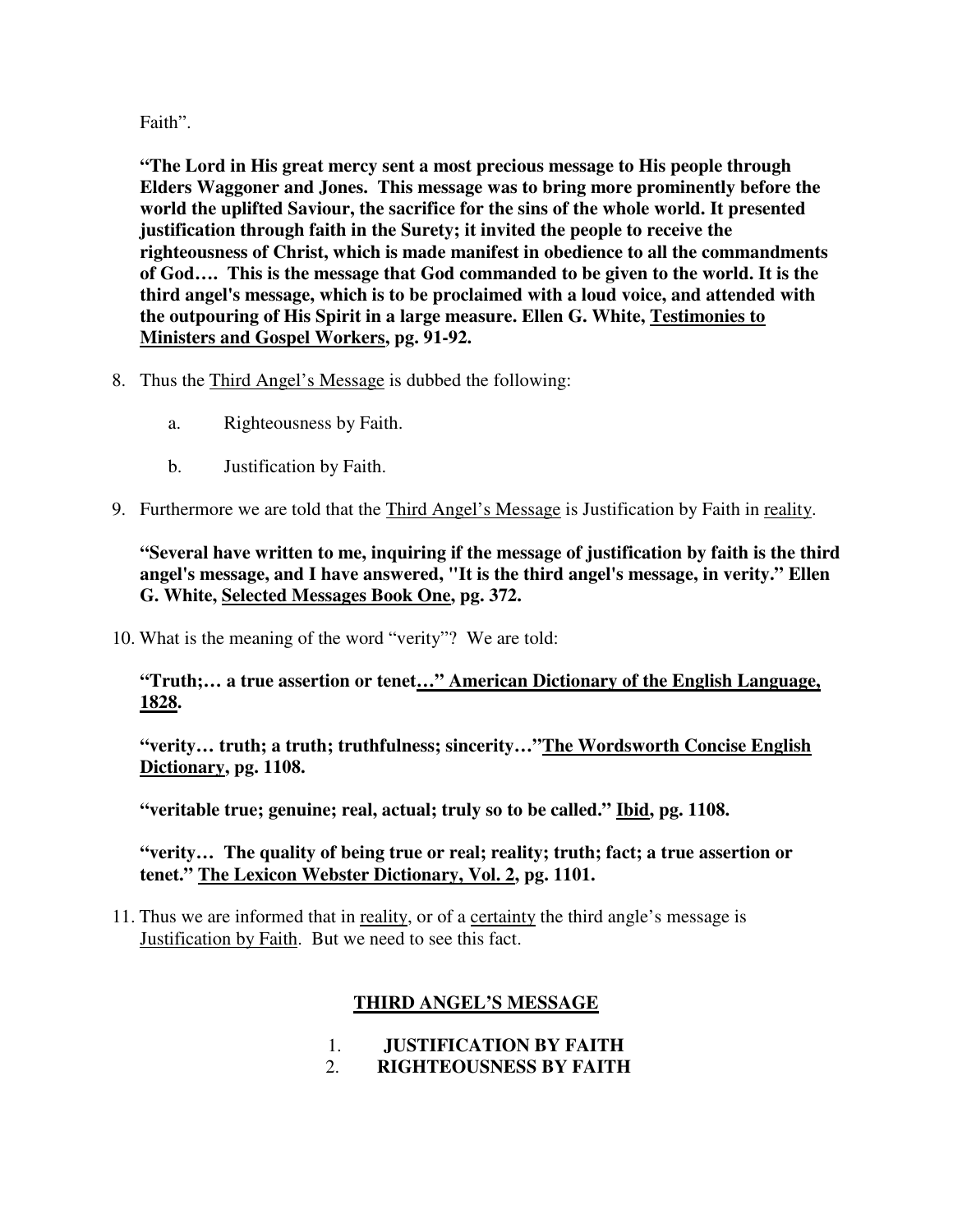- 12. What is Justification by Faith? First , "Faith" is the revealed truths of the Gospel. (1 Tim. 4:6; Phil. 1:27).
- 13. Faith is the truths of the Spirit revealing unseen spiritual things, it is evidence of unseen spiritual things. (1 Cor. 2:4-7,10,12,13; Heb. 11:1).
- 14. Justification means to be made righteous by being declared righteous. (Rom. 5:19; Rom.  $4:5,11$ ).
- 15. It is God that justifies, for it is justification in God's sight (or estimation). (Rom. 8:33; Rom.  $3:20$ ).
- 16. Faith contains the Righteousness of God. Rom. 1:16,17; Pro. 12:17.
- 17. Thus when God imputes of gives to the penitent the Faith of Jesus Christ, He gives him the Righteousness of God, thus the person is justified or made righteous through the instrument of Faith. Rom. 3:22,20.
- 18. So "Justification by Faith" can best be described as the experience of being made righteous by the gift of Faith in which Righteousness is acquired. (Rom. 5:19; Rom. 4:5; Rom. 3:22).
- 19. Thus it is also being made obedient to the Law of God through Faith. Rom. 3:30,31.
- 20. What is Righteousness by Faith? First; Righteousness is the Righteousness of God, God Himself. Jer. 23:5,6.
- 21. This Righteousness of God is in Faith. Rom. 3:22; Pro. 12:17.
- 22. Thus "Righteousness by Faith" is the Righteousness of God given through the imputation of Faith. (Rom. 4:5; Rom. 3:22).
- 23. How is this Justification by Faith the real third angel's message? We must first review the summary of the content of the third angel's message. They are:
	- a. Don't worship the beast and his image.
	- b. Don't receive the mark of the beast in heart or by works.
	- c. Or you will receive the merciless wrath of God (the plagues).
	- d. And you shall forever be destroyed in hell fires.
	- e. God's people endures by keeping God's Commandments through the Faith of Jesus Christ.
- 24. Justification by Faith/Righteousness by Faith is the real Third Angel's Message because: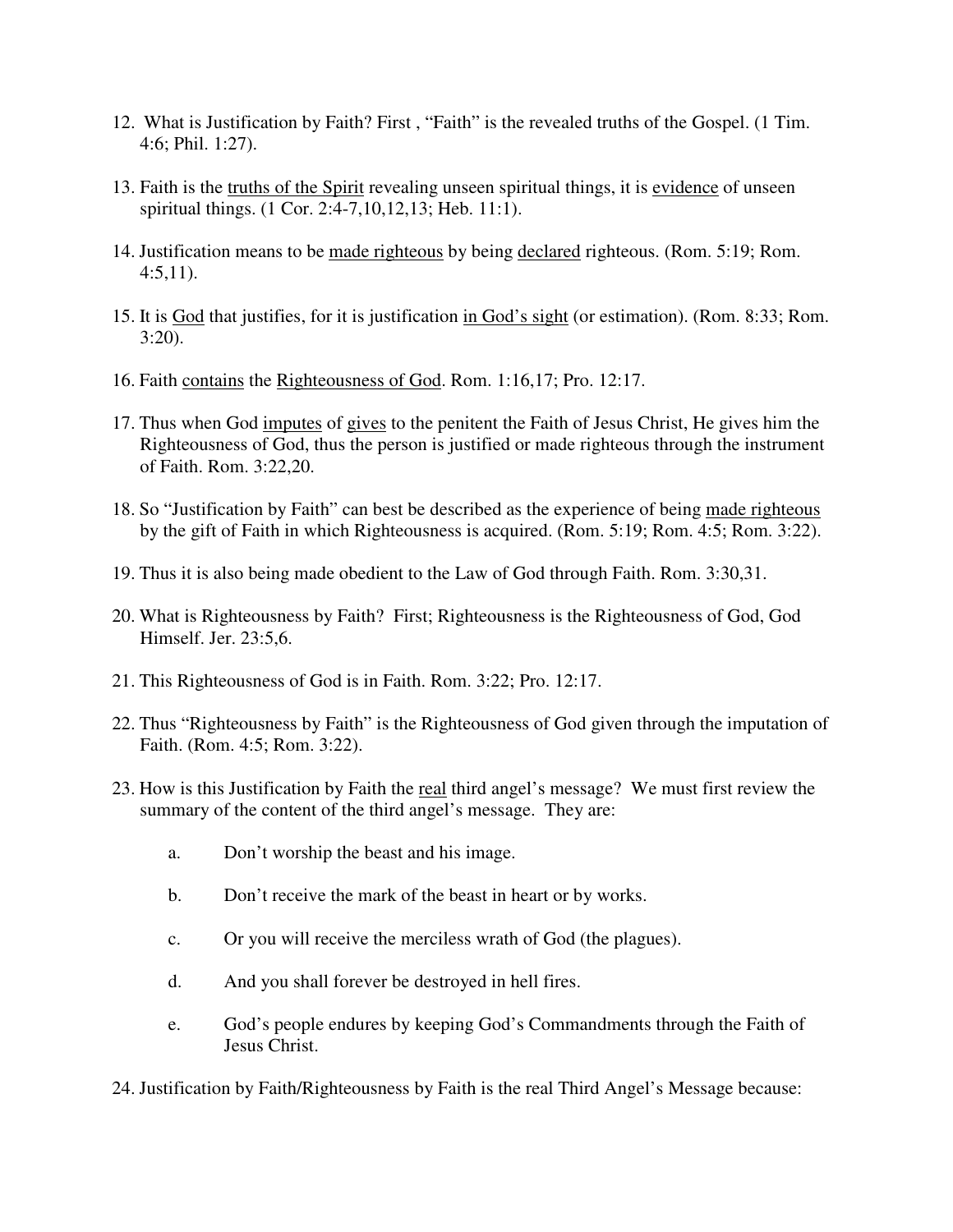- a. To turn from the worship of the beast and his image by rejecting the mark of the beast, is to repent of sin and be Justified by Faith of Jesus Christ. (Acts. 3:19; Gal. 2:16).
- b. To keep from the worship of the beast and his image and from accepting the mark of the beast one must keep the Commandments of God by the Faith of Jesus Christ. Rom. 3:30,31.
- c. Thus Justification and Obedience of faith is the real third angle's message or the Gospel. (Rom. 4:25; Rom. 16:25, 26).
- 25. Now, concerning the Loud Cry of the fourth angel; we are told that he is the angel who unites with the third angel.

#### **"The angel who unites in the proclamation of the third angel's message is to lighten the whole earth with his glory. A work of world-wide extent and unwonted power is here foretold." Ellen G. White, The Great Controversy, pg. 611.**

26. When the third angel's message swells into a Loud Cry, this loud cry is the beginning of the light of the Loud Cry of the fourth angel's message.

**"As the third message swells to a loud cry, and as great power and glory attend the closing work, the faithful people of God will partake of that glory. It is the latter rain which revives and strengthens them to pass through the time of trouble. Their faces will shine with the glory of that light which attends the third angel." Ellen G. White, Testimonies for the Church, Vol. 1, pg. 353.**

**"The time of test is just upon us, for the loud cry of the third angel has already begun in the revelation of the righteousness of Christ, the sin-pardoning Redeemer. This is the beginning of the light of the angel whose glory shall fill the whole earth." Ellen G. White, Selected Messages Book One, pg. 363.**

- 27. The fourth angel's message is summarily presented in Rev. 18:1-8.
- 28. In point from the fourth angel's message can be reduced to the following.
	- a. The false religions of Babylon are fallen. Rev. 18:2.
	- b. Demons inhabit these religions. Rev. 18:2.
	- c. These religions contain every corrupt experience. Rev. 18:2.
	- d. They are inhabited (presided over) by men who hate the truth, and pervert the truth to their flock. Rev. 18:2.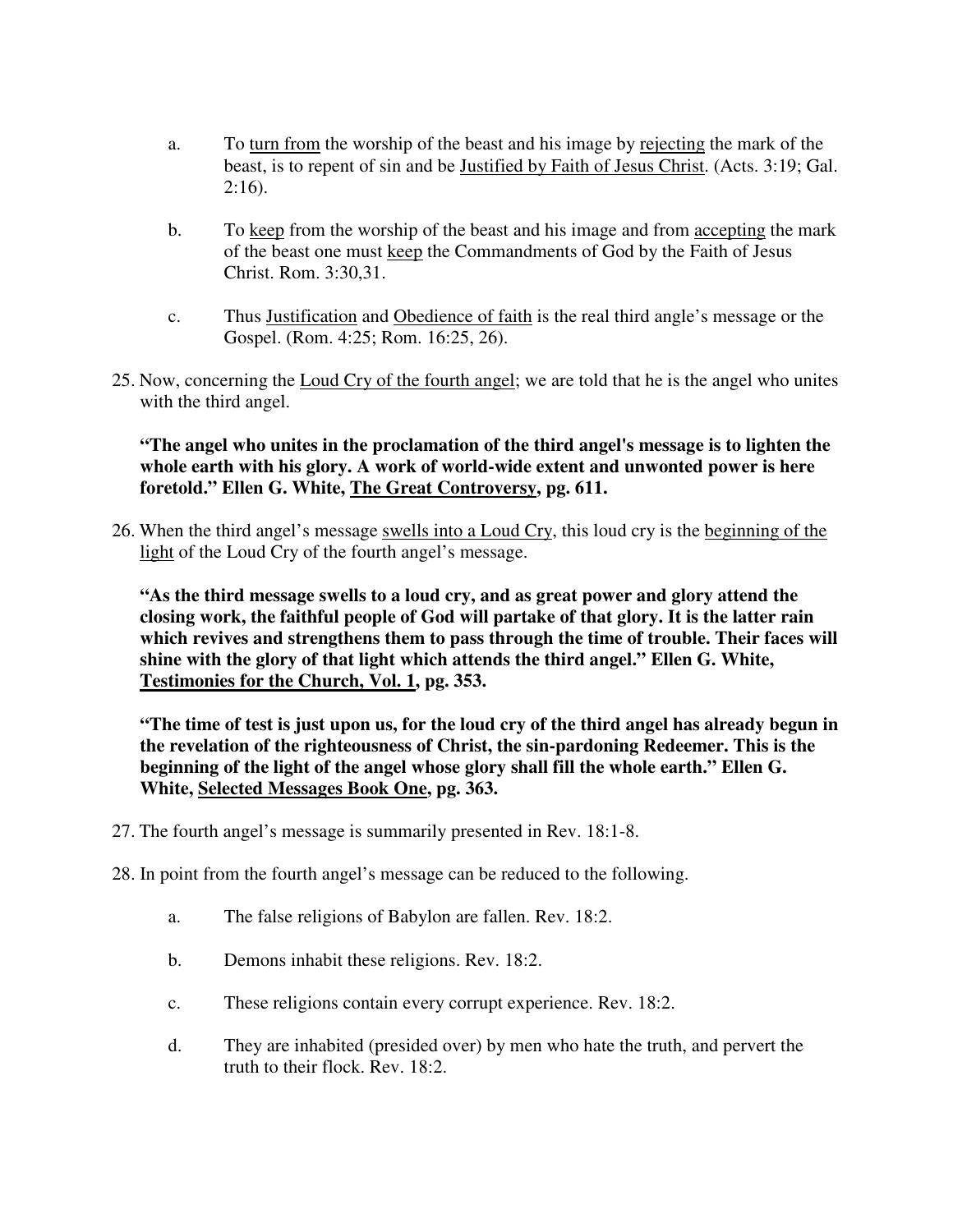- e. The nations of the earth are spiritually drunk (confused and deceived) by the false doctrines of Babylon much of which are supported by law from governments. Rev. 18:3.
- f. The merchants of the earth make much money from the feasts of Babylon's false doctrines. Rev. 18:3.
- g. Come out of Babylonian false religions so as not to partake of her sins and thus receive her plagues. Rev. 18:4.
- h. God sees Babylon's sins which are monumental, and will reward her according to her sins. Rev. 18:5,6.
- i. Because Babylon boasts of her support by government, God will send the seven last plagues of His wrath upon her and her followers for one year, and she shall eventually be overthrown forever with violence. Rev. 18:7.

#### 29. Concerning this Loud Cry of the fourth angel we are told:

 **"This scripture points forward to a time when the announcement of the fall of Babylon, as made by the second angel [REV 14:8] of Revelation 14, is to be repeated, with the additional mention of the corruptions which have been entering the various organizations that constitute Babylon, since that message was first given, in the summer of 1844. A terrible condition of the religious world is here described. With every rejection of truth, the minds of the people will become darker, their hearts more stubborn, until they are entrenched in an infidel hardihood. In defiance of the warnings which God has given, they will continue to trample upon one of the precepts of the Decalogue, until they are led to persecute those who hold it sacred. Christ is set at naught in the contempt placed upon his Word and his people. As the teachings of Spiritualism are accepted by the churches, the restraint imposed upon the carnal heart is removed, and the profession of religion will become a cloak to conceal the basest iniquity. A belief in spiritual manifestations opens the door to seducing spirits, and doctrines of devils, and thus the influence of evil angels will be felt in the churches. Of Babylon, at the time brought to view in this prophecy, it is declared, "Her sins have reached unto heaven, and God hath remembered her iniquities." [REV. 18:5.] She has filled up the measure of her guilt, and destruction is about to fall upon her. But God still has a people in Babylon; and before the visitation of his judgments, these faithful ones must be called out, that they "partake not of her sins, and receive not of her plagues." Hence the movement symbolized by the angel coming down from Heaven, lightening the earth with his glory, and crying mightily with a strong voice, announcing the sins of Babylon. In connection with his message the call is heard, "Come out of her, my people." These announcements, uniting with the third angel's message, constitute the final warning to be given to the inhabitants of the earth." Ellen G. White, The Great Controversy, pg. 603-604.**

30. How then is the Loud Cry of the fourth angel, the loud cry of the third angel's message?